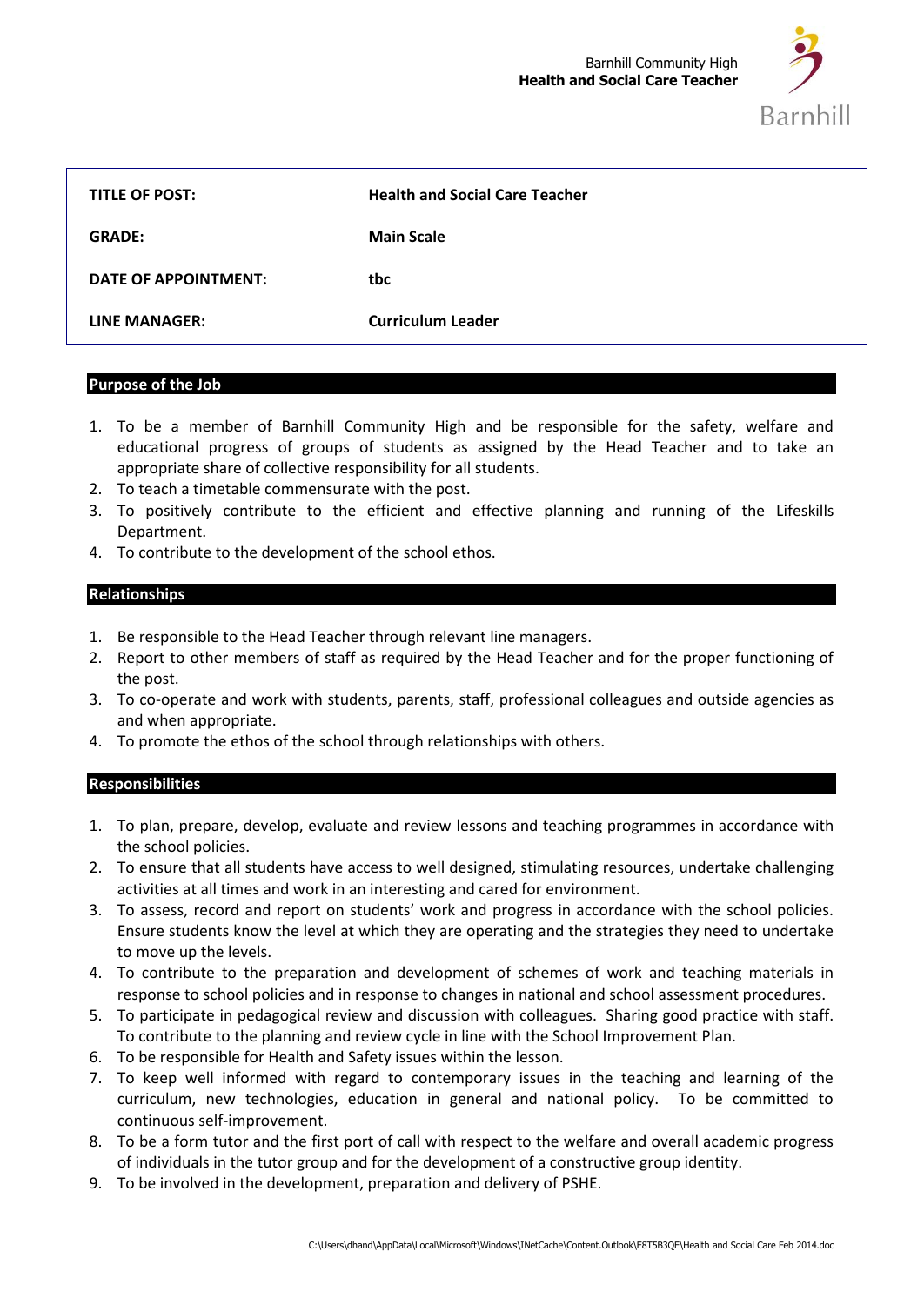

- 10. To assist with the management of behaviour and movement of students around the site and participate in the school's duty rota. To contribute to general Health and Safety.
- 11. Deal promptly and effectively with school and Examination Board administrative procedures.
- 12. To take part in the school Performance Management Process.
- 13. To contribute constructively to the ethos of the school by participating in activities organised in the school.
- 14. To be an active and constructive participant of working groups/teams in the school.
- 15. To contribute to the effective promotion of the curriculum area and of the school as a whole.
- 16. To develop appropriate links with community and business organisations to promote the curriculum interaction.
- 17. To make efficient and effective use of school resources, ensuring they are maintained and secure.
- 18. To undertake such responsibilities commensurate with the post as can reasonably be directed by the Head Teacher.

Due to the evolving nature of the school structure, all job descriptions may need to be adjusted, through consultation, to meet the needs of the school. This process may be informed by the professional review.

All job descriptions should be read in conjunction with the operating Pay and Conditions document published by the DFE. Due regard should also be given to the National Standards for Qualified Teacher Status.

Barnhill Community High is committed to safeguarding and promoting the welfare of children and young people and expects all staff and volunteers to share this commitment.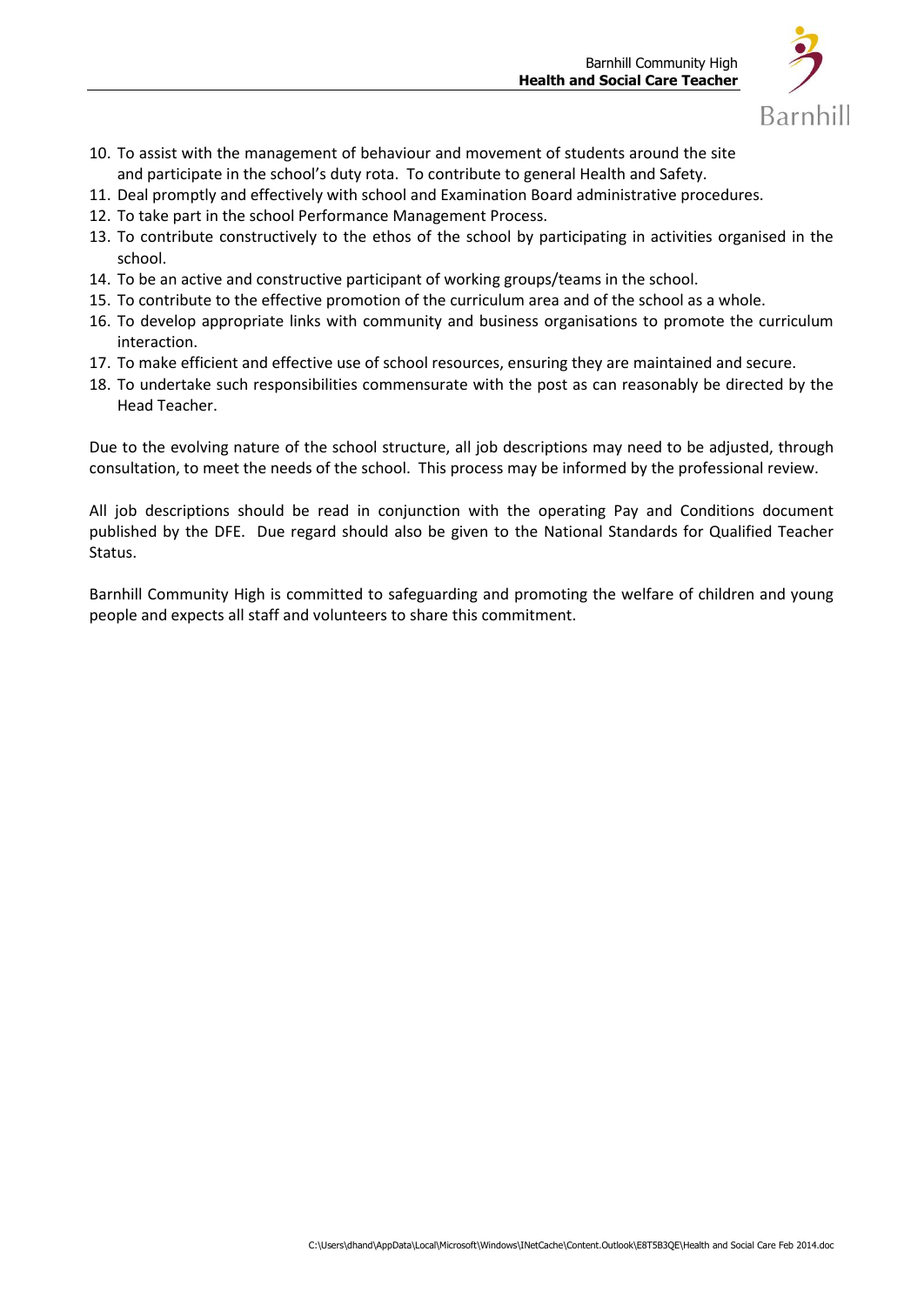

| <b>TITLE OF POST:</b> | <b>Health and Social Care Teacher</b> |
|-----------------------|---------------------------------------|
| <b>GRADE:</b>         | <b>Main Scale</b>                     |
| DATE OF APPOINTMENT:  | tbc                                   |
| LINE MANAGER:         | <b>Curriculum Leader</b>              |

## **Person Specification**

## **a. Qualifications/Experience**

- 1. Qualified Teacher Status in the relevant curriculum area
- 2. Experience of teaching within age range to be served by the school (11-18). (This may be obtained from teaching practice).
- 3. Well qualified in the appropriate curriculum area and participation in relevant in service courses and/or further professional study.

# **b. Curriculum and Students**

- 1. Successful experience of organising, delivering and evaluating the teaching of the curriculum area both with regard to methodology as well as content.
- 2. A) Understanding of the requirements of the National Curriculum and developments in teaching of KS3, 4 and 5 within the curriculum area
- 3. B) Understanding of and experience in developing and delivering cross curricular themes.
- 4. Evidence of commitment to and enthusiasm in raising of standards and achievements.
- 5. Evidence of the ability to oversee and promote effective participation of students in lessons.
- 6. Evidence of the effective management of the behaviour of students.

## **c. Equal Opportunities**

1. Commitment to the provision of Equal Opportunities for all children in all aspects of their education throughout the school.

## **d. Management**

- 1. Successful experience in organisation, planning and record keeping.
- 2. A commitment and understanding of teamwork.

## **e. Relationship with the School Community**

- 1. Awareness of the ways in which Parents, the local community and industry can be involved in students' learning.
- 2. Skill in communicating effectively with students, parents, other colleagues and Governors.
- 3. An understanding of and commitment to the effective promotion of the school.
- 4. An understanding of and commitment to playing a positive broader role in the school.